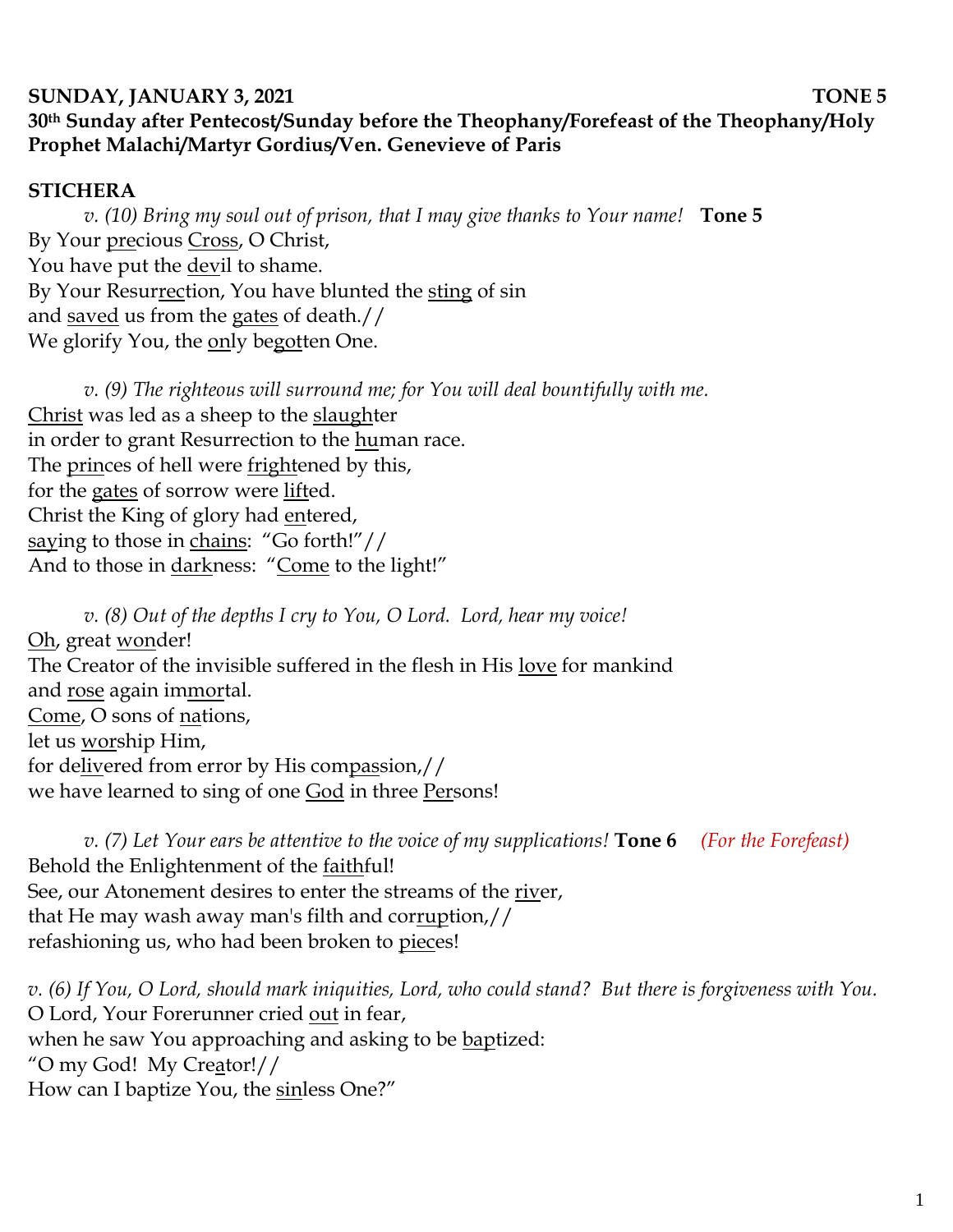*v. (5) For Your name's sake I have waited for You, O Lord, my soul has waited for Your word; my soul has hoped on the Lord.*  O faithful, let us assemble in spirit at the streams of Jordan, that we may clearly behold the great wonder! We shall see the Creator of all made manifest,// as He comes to be <u>bap</u>tized.

*v.* (4) From the morning watch until night, from the morning watch, let Israel hope on the Lord! **Tone 8** Beholding the words that came forth from your divinely-inspired tongue, truly marveling, I bless you, O Prophet of truth, for your clear message has illumined the world,// foretelling the coming of the Lord for our salvation.

*v. (3) For with the Lord there is mercy and with Him is plenteous redemption, and He will deliver Israel from all his iniquities. (\*Angel -* \* *the name Malachi in Hebrew means "my messenger.")* You were an angel on earth, as you emulated the Angels with your way of life. You were enriched by appropriately bearing the name of \*Angel, and harmoniously you joined beauty of soul with beauty of body,// O most blessed Malachi.

*v. (2) Praise the Lord, all nations! Praise Him, all peoples!* **Tone 8** *(for Martyr Gordius)* Beholding the darkness of deception, you fled for refuge and patiently waited for the Lord, O passion-bearing Gordius. Through exercise, work, and fasting, being conscious of your own potential,// you became an eager combatant challenging the adversary.

*v. (1) For His mercy is abundant towards us; and the truth of the Lord endures for ever.*  With powerful conviction, O most glorious Gordius, you destroyed the multitude of hostile enemies, regarding the assembly of the <u>lawless as nothing</u>. Standing in their midst as a herald of free will, you loudly proclaimed Christ, the Creator and Lord, co-eternal with the Father,// and equally honored and co-everlasting with the Holy Spirit.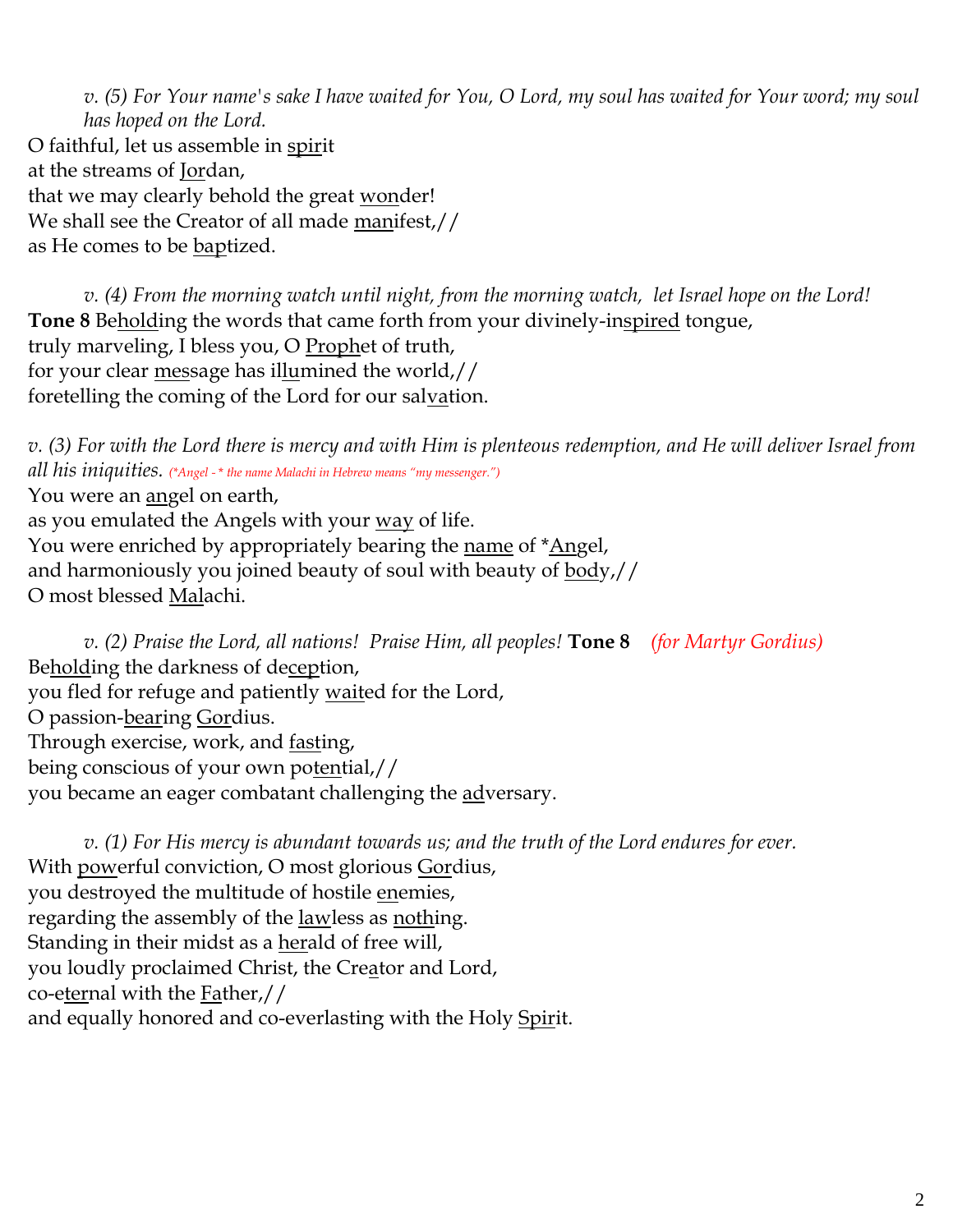*Glory to the Father, and to the Son, and to the Holy Spirit;* **Tone 4** *(for the Forefeast)* O marvelous wonder! He who baptizes by the Holy Spirit and by fire comes to be baptized by John in the Jordan. Neither simply God nor plainly man, but, in both His natures, He is one only-begotten Son. In His humanity, He asks a servant to baptize Him; in His divinity, He takes away the  $\frac{\sin s}{\sin s}$  of the world// granting great mercy to all.

*now and ever, and unto ages of ages. Amen.* **Tone 5** *(Theotokion – Dogmatikon)*

In the Red Sea of old, a type of the Virgin Bride was prefigured. There Moses divided the waters; here Gabriel assisted in the miracle. There Israel crossed the sea without getting wet, here the <u>Virgin</u> gave birth to Christ without seed. After Israel's passage, the sea remained impassable; after Emmanuel's birth, the Virgin remained a <u>Virg</u>in. O ever-existing God, Who appeared as Man,// O Lord, have mercy on us!

## **APOSTICHA**

**Tone 5** We magnify You in songs of praise, O incarnate Christ and Savior. By accepting the Cross and death for our sake, as the Lord and Lover of mankind, You overthrew the gates of hell,// and arose on the <u>third</u> day, saving our souls.

*v. The Lord is King; He is robed in majesty!*  By being <u>pierced</u> in the side, O <u>Lov</u>er of mankind, You have poured out drops of life and salvation for all. By accepting death in the flesh, You have granted us immortality. You have freed us by being placed in the tomb, and have resurrected us with Yourself in glory, as God.// Glory to You, O Lord and Lover of mankind!

*v. For He has established the world, so that it shall never be moved.* Your crucifixion and descent into hell are awesome, O Lover of mankind. You have captured it, releasing the ancient prisoners. You have opened Paradise and given it to us. Grant us purification of sins, who glorify Your Resurrection on the third day! Make us <u>worthy</u> of <u>Paradise</u>// and save us, O Lover of mankind!